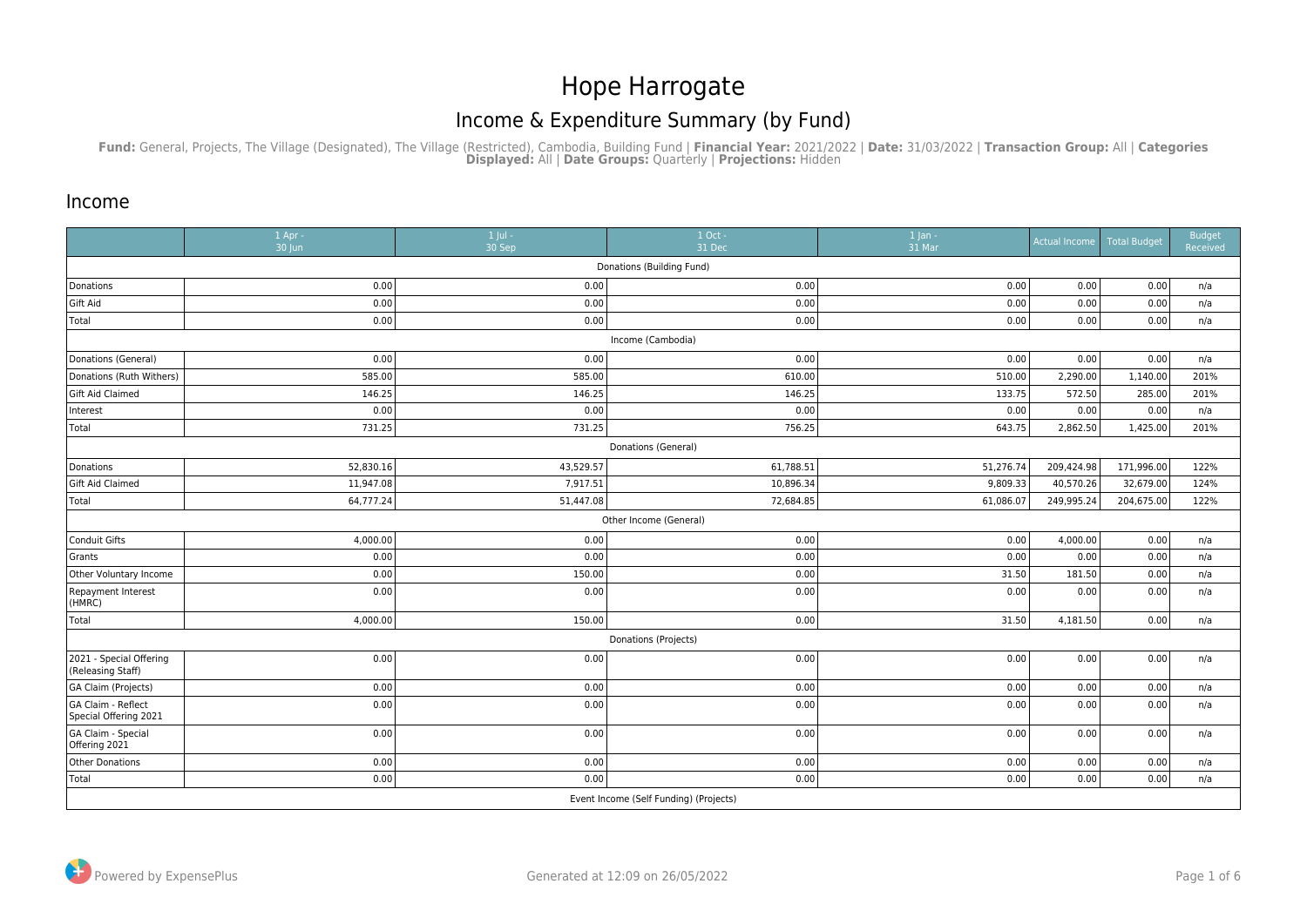|                                      | $1$ Apr -<br>30 Jun | $1$ Jul -<br>$30$ Sep | 1 Oct -<br>31 Dec                       | $1$ Jan -<br>31 Mar | <b>Actual Income</b> | <b>Total Budget</b> | <b>Budget</b><br>Received |  |  |  |
|--------------------------------------|---------------------|-----------------------|-----------------------------------------|---------------------|----------------------|---------------------|---------------------------|--|--|--|
| LSoT (payment plan)                  | 0.00                | 0.00                  | 0.00                                    | 0.00                | 0.00                 | 0.00                | n/a                       |  |  |  |
| NewDay (Event Tickets)               | 0.00                | 0.00                  | 0.00                                    | 0.00                | 0.00                 | 0.00                | n/a                       |  |  |  |
| <b>Other Events Income</b>           | 0.00                | 0.00                  | 0.00                                    | $-120.00$           | $-120.00$            | 0.00                | n/a                       |  |  |  |
| Weekend Away 2022<br>(Event Tickets) | 4,272.00            | 1,952.00              | 2,794.77                                | $-8,982.44$         | 36.33                | 0.00                | n/a                       |  |  |  |
| Total                                | 4,272.00            | 1,952.00              | 2,794.77                                | $-9,102.44$         | $-83.67$             | 0.00                | n/a                       |  |  |  |
| Donations (The Village (Designated)) |                     |                       |                                         |                     |                      |                     |                           |  |  |  |
| Donations                            | 0.00                | 0.00                  | 147.00                                  | 0.00                | 147.00               | 0.00                | n/a                       |  |  |  |
| GA Claim                             | 5.27                | 0.00                  | 7.50                                    | 2.61                | 15.38                | 0.00                | n/a                       |  |  |  |
| Total                                | 5.27                | 0.00                  | 154.50                                  | 2.61                | 162.38               | 0.00                | n/a                       |  |  |  |
|                                      |                     |                       | Other Income (The Village (Designated)) |                     |                      |                     |                           |  |  |  |
| Event Tickets                        | 0.00                | 0.00                  | 0.00                                    | 0.00                | 0.00                 | 0.00                | n/a                       |  |  |  |
| Grants                               | 0.00                | 0.00                  | 0.00                                    | 0.00                | 0.00                 | 0.00                | n/a                       |  |  |  |
| Total                                | 0.00                | 0.00                  | 0.00                                    | 0.00                | 0.00                 | 0.00                | n/a                       |  |  |  |
|                                      |                     |                       | Donations (The Village (Restricted))    |                     |                      |                     |                           |  |  |  |
| Donations                            | 48.22               | 0.00                  | 0.00                                    | 0.00                | 48.22                | 0.00                | n/a                       |  |  |  |
| GA Claim                             | 0.00                | 0.00                  | 0.00                                    | 0.00                | 0.00                 | 0.00                | n/a                       |  |  |  |
| Total                                | 48.22               | 0.00                  | 0.00                                    | 0.00                | 48.22                | 0.00                | n/a                       |  |  |  |
|                                      |                     |                       | Other Income (The Village (Restricted)) |                     |                      |                     |                           |  |  |  |
| Event Tickets                        | 0.00                | 0.00                  | 0.00                                    | 0.00                | 0.00                 | 0.00                | n/a                       |  |  |  |
| Grants                               | 2,500.00            | 0.00                  | 0.00                                    | 0.00                | 2,500.00             | 0.00                | n/a                       |  |  |  |
| Total                                | 2,500.00            | 0.00                  | 0.00                                    | 0.00                | 2,500.00             | 0.00                | n/a                       |  |  |  |
| <b>Total</b>                         | 76,333.98           | 54,280.33             | 76,390.37                               | 52,661.49           | 259,666.1            | 206,100.00          | 126%                      |  |  |  |
| Budgeted                             | 51,525.00           | 51,525.00             | 51,525.00                               | 51,525.00           |                      |                     |                           |  |  |  |

## Expenditure

|                                                           | $1$ Apr -<br>30 Jun              | $1$ Jul -<br>30 Sep | 1 Oct -<br>31 Dec | $1$ Jan -<br>31 Mar | Actual<br>Expenditure |          | Total Budget   Budget Spent |  |  |  |
|-----------------------------------------------------------|----------------------------------|---------------------|-------------------|---------------------|-----------------------|----------|-----------------------------|--|--|--|
|                                                           | Ruth Wither's Support (Cambodia) |                     |                   |                     |                       |          |                             |  |  |  |
| Supporter Gifts                                           | 731.25                           | 731.25              | 731.25            | 731.25              | 2,925.00              | 2,618.75 | 112%                        |  |  |  |
| Transfer From General<br>Fund Budget                      | 0.00                             | 0.00                | 0.00              | 0.00                | 0.001                 | 0.00     | n/a                         |  |  |  |
| Total                                                     | 731.25                           | 731.25              | 731.25            | 731.25              | 2,925.00              | 2,618.75 | 112%                        |  |  |  |
|                                                           |                                  |                     | #Staff (General)  |                     |                       |          |                             |  |  |  |
| Book Allowance                                            | 42.49                            | 73.31               | 57.71             | 129.36              | 302.87                | 400.00   | 76%                         |  |  |  |
| Entertaining (Elders<br>entertaining external<br> guests) | 0.00                             | 0.00                | 0.00              | 126.51              | 126.51                | 700.00   | 18%                         |  |  |  |
| Expenses (functional<br>costs only)                       | 152.49                           | 218.05              | 435.31            | 1,053.21            | 1,859.06              | 1,200.00 | 155%                        |  |  |  |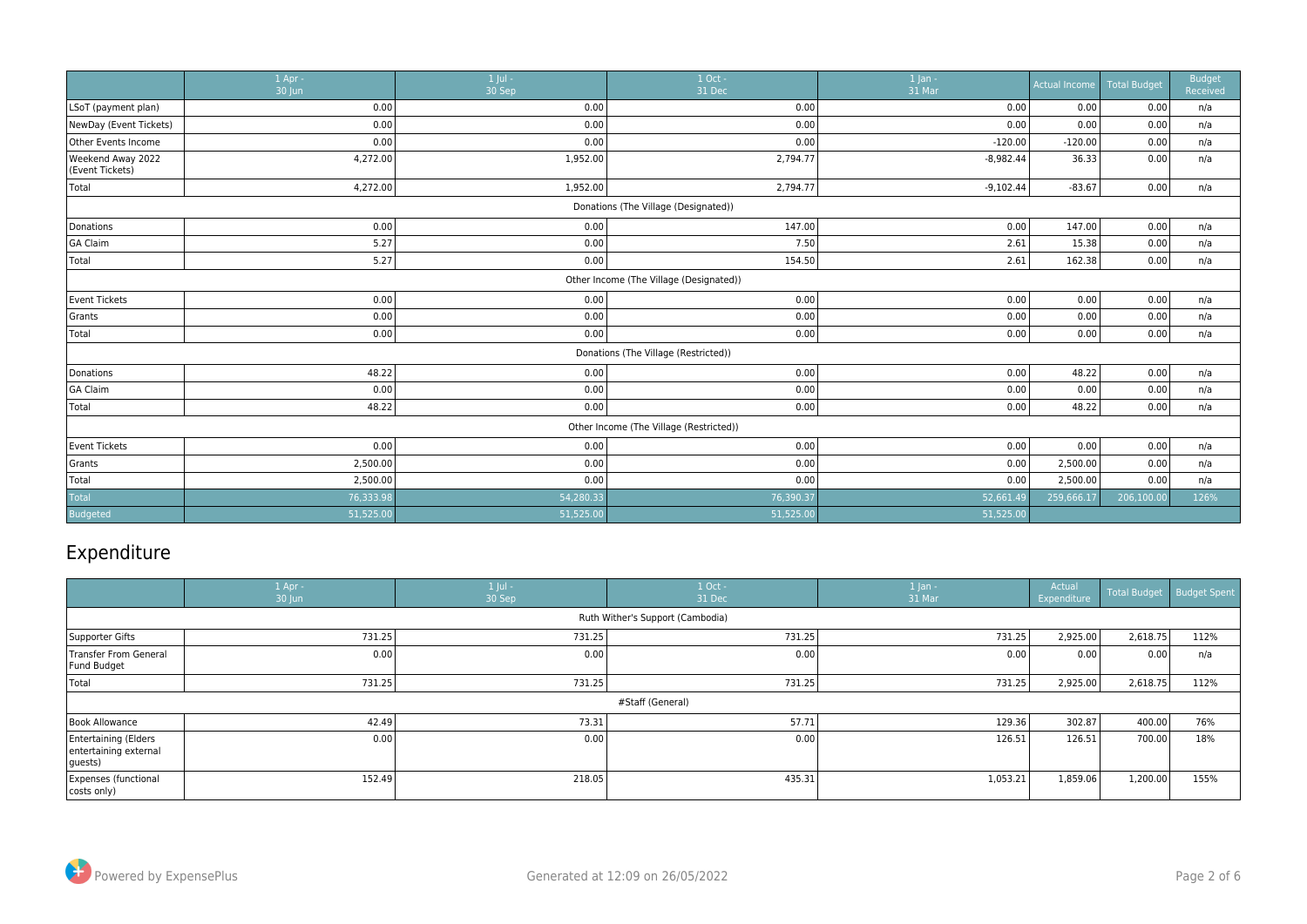|                                                        | $1$ Apr -<br>30 Jun | 1 Jul -<br>30 Sep | $1$ Oct -<br>31 Dec    | 1 Jan -<br>31 Mar | Actual<br>Expenditure | <b>Total Budget</b> | <b>Budget Spent</b> |  |  |  |
|--------------------------------------------------------|---------------------|-------------------|------------------------|-------------------|-----------------------|---------------------|---------------------|--|--|--|
| HMRC PAYE inc.<br>Employer's NI                        | 2,127.46            | 3,347.24          | 6,051.13               | 5,196.61          | 16,722.44             | 21,685.00           | 77%                 |  |  |  |
| Mileage Claimed                                        | 38.61               | 29.61             | 202.23                 | 189.45            | 459.90                | 1,000.00            | 46%                 |  |  |  |
| Mobile Handset Fees                                    | 0.00                | 629.00            | 0.00                   | 0.00              | 629.00                | 0.00                | n/a                 |  |  |  |
| Mobile Sim Contract                                    | 184.01              | 228.69            | 213.92                 | 184.68            | 811.30                | 720.00              | 113%                |  |  |  |
| Payroll Services                                       | 171.13              | 114.48            | 128.40                 | 128.70            | 542.71                | 550.00              | 99%                 |  |  |  |
| Pension Admin Fee                                      | 99.00               | 99.00             | 99.00                  | 99.00             | 396.00                | 396.00              | 100%                |  |  |  |
| Pensions (Salary<br>Sacrifice)                         | 1,949.20            | 3,115.48          | 3,405.78               | 5,004.32          | 13,474.78             | 15,544.00           | 87%                 |  |  |  |
| Salaries (Net)                                         | 18,351.39           | 20,230.27         | 21,759.83              | 23,661.32         | 84,002.81             | 75,330.00           | 112%                |  |  |  |
| Salary Protection Ins                                  | 0.00                | 0.00              | 716.10                 | 0.00              | 716.10                | 700.00              | 102%                |  |  |  |
| Stationary & Materials                                 | 328.34              | 57.45             | 2.50                   | 17.00             | 405.29                | 700.00              | 58%                 |  |  |  |
| Total                                                  | 23,444.12           | 28,142.58         | 33,071.91              | 35,790.16         | 120,448.77            | 118,925.00          | 101%                |  |  |  |
| Administration (General)                               |                     |                   |                        |                   |                       |                     |                     |  |  |  |
| <b>Accountant Fees</b>                                 | 0.00                | 0.00              | 0.00                   | 2,568.00          | 2,568.00              | 2,220.00            | 116%                |  |  |  |
| <b>Bank Fees</b>                                       | 24.00               | 24.00             | 24.00                  | 24.00             | 96.00                 | 100.00              | 96%                 |  |  |  |
| Card Fees (General<br>Donations)                       | 244.12              | 271.41            | 301.08                 | 345.80            | 1,162.41              | 700.00              | 166%                |  |  |  |
| Card Fees (Special<br>Offerings)                       | 0.00                | 0.00              | 0.00                   | 0.00              | 0.00                  | 300.00              | 0%                  |  |  |  |
| IT (Hardware)                                          | 0.00                | 0.00              | 0.00                   | 1,597.20          | 1,597.20              | 1,600.00            | 100%                |  |  |  |
| IT (Software &<br>Subscriptions)                       | 482.46              | 463.14            | 705.78                 | 584.58            | 2,235.96              | 2,138.00            | 105%                |  |  |  |
| Insurance                                              | 321.44              | 33.88             | 0.00                   | 0.00              | 355.32                | 350.00              | 102%                |  |  |  |
| Office Hardware                                        | 0.00                | 0.00              | 0.00                   | 0.00              | 0.00                  | 0.00                | n/a                 |  |  |  |
| Office Hire/Storage                                    | 455.70              | 625.62            | 512.34                 | 512.34            | 2,106.00              | 0.00                | n/a                 |  |  |  |
| Organisation Membership<br>Subs                        | 0.00                | 0.00              | 120.00                 | 0.00              | 120.00                | 120.00              | 100%                |  |  |  |
| Postage & Delivery Costs                               | 0.00                | 19.44             | 2.70                   | 0.00              | 22.14                 | 30.00               | 74%                 |  |  |  |
| <b>Reserve Saving</b>                                  | 0.00                | 0.00              | 0.00                   | 0.00              | 0.00                  | 0.00                | n/a                 |  |  |  |
| Total                                                  | 1,527.72            | 1,437.49          | 1,665.90               | 5,631.92          | 10,263.03             | 7,558.00            | 136%                |  |  |  |
|                                                        |                     |                   | Assets (General)       |                   |                       |                     |                     |  |  |  |
| Asset Disposal                                         | 0.00                | 0.00              | 0.00                   | 0.00              | 0.00                  | 0.00                | n/a                 |  |  |  |
| Asset Purchase                                         | 0.00                | 0.00              | 0.00                   | 0.00              | 0.00                  | 0.00                | n/a                 |  |  |  |
| <b>Equipment Depreciation</b>                          | 0.00                | 0.00              | 0.00                   | 0.00              | 0.00                  | 0.00                | n/a                 |  |  |  |
| Rental Deposit                                         | 0.00                | 0.00              | 0.00                   | 0.00              | 0.00                  | 0.00                | n/a                 |  |  |  |
| Total                                                  | 0.00                | 0.00              | 0.00                   | 0.00              | 0.00                  | 0.00                | n/a                 |  |  |  |
|                                                        |                     |                   | Discipleship (General) |                   |                       |                     |                     |  |  |  |
| <b>Connect Events</b>                                  | 0.00                | 0.00              | 49.58                  | 0.00              | 49.58                 | 1,000.00            | 5%                  |  |  |  |
| Hospitality - Connect<br>Team                          | 0.00                | 0.00              | 0.00                   | 0.00              | 0.00                  | 100.00              | 0%                  |  |  |  |
| Hospitality - Staff<br>(building in &<br>discipleship) | 144.70              | 194.16            | 170.98                 | 149.35            | 659.19                | 2,000.00            | 33%                 |  |  |  |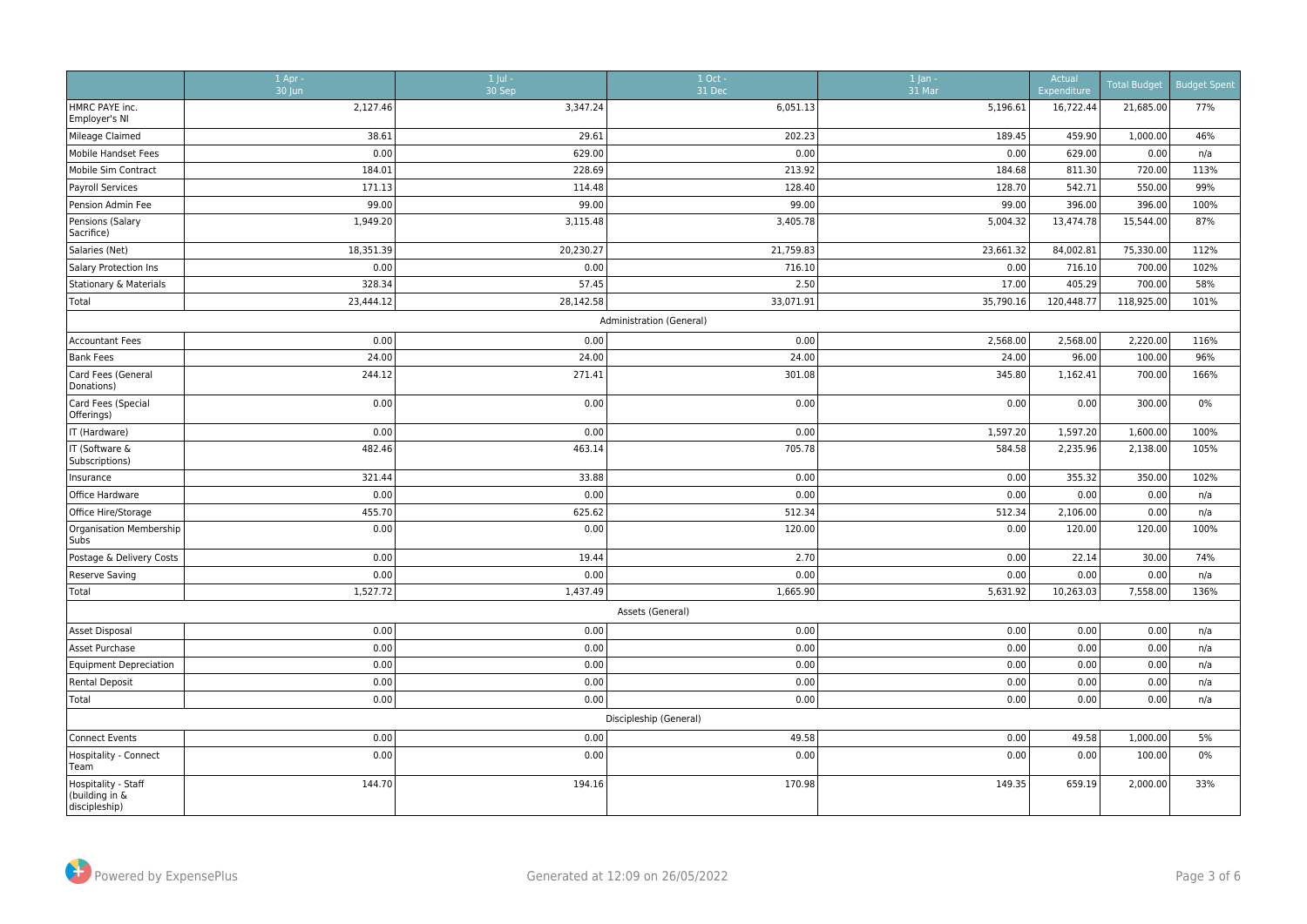|                                                | $1$ Apr -<br>30 Jun | $1$ Jul -<br>30 Sep | 1 Oct -<br>31 Dec  | $1$ Jan -<br>$31$ Mar | Actual<br>Expenditure | <b>Total Budget</b> | <b>Budget Spent</b> |  |  |  |
|------------------------------------------------|---------------------|---------------------|--------------------|-----------------------|-----------------------|---------------------|---------------------|--|--|--|
| Hospitality - Thanks for<br>Serving            | 0.00                | 57.00               | 42.15              | 0.00                  | 99.15                 | 1,000.00            | 10%                 |  |  |  |
| Mid Week Groups                                | 0.00                | 0.00                | 268.01             | 70.40                 | 338.41                | 300.00              | 113%                |  |  |  |
| Parenting & Families (inc<br>Consultant fees)  | 0.00                | 0.00                | 0.00               | 4,000.00              | 4,000.00              | 3,000.00            | 133%                |  |  |  |
| Pastoral Fund                                  | 658.80              | 54.35               | 2,558.96           | 423.80                | 3,695.91              | 7,140.00            | 52%                 |  |  |  |
| Total                                          | 803.50              | 305.51              | 3,089.68           | 4,643.55              | 8,842.24              | 14,540.00           | 61%                 |  |  |  |
| Giving (General)                               |                     |                     |                    |                       |                       |                     |                     |  |  |  |
| Apostolic 1 - CC Churches<br>Worldwide         | 4,063.85            | 2,055.39            | 2,055.39           | 3,541.39              | 11,716.02             | 10,230.00           | 115%                |  |  |  |
| Apostolic 2 - Vancouver<br>Church Plant        | 10,235.00           | 0.00                | 0.00               | 0.00                  | 10,235.00             | 10,230.00           | 100%                |  |  |  |
| <b>Conduit Gifts</b>                           | 4,000.00            | 0.00                | 0.00               | 0.00                  | 4,000.00              | 0.00                | n/a                 |  |  |  |
| Jubilee Plus                                   | 360.00              | 360.00              | 360.00             | 360.00                | 1,440.00              | 1,440.00            | 100%                |  |  |  |
| Other                                          | 152.55              | 0.00                | 12.10              | 3,090.00              | 3,254.65              | 4,252.55            | 77%                 |  |  |  |
| Ruth Wither's Support                          | 243.75              | 243.75              | 243.75             | 243.75                | 975.00                | 996.00              | 98%                 |  |  |  |
| Total                                          | 19,055.15           | 2,659.14            | 2,671.24           | 7,235.14              | 31,620.67             | 27,148.55           | 116%                |  |  |  |
|                                                |                     |                     | Meetings (General) |                       |                       |                     |                     |  |  |  |
| AdHoc/Occasional                               | 160.00              | 0.00                | 1,425.87           | 219.68                | 1,805.55              | 0.00                | n/a                 |  |  |  |
| Church Literature                              | 326.95              | 0.00                | 130.74             | 168.00                | 625.69                | 0.00                | n/a                 |  |  |  |
| Communion                                      | 0.00                | 130.26              | 119.54             | 10.75                 | 260.55                | 0.00                | n/a                 |  |  |  |
| HOPE KIDS - DBS Checks<br>& Compliance         | 0.00                | 0.00                | 369.00             | 0.00                  | 369.00                | 400.00              | 92%                 |  |  |  |
| HOPE KIDS - Materials,<br>Books & Misc Expense | 0.00                | 0.00                | 0.00               | 214.27                | 214.27                | 800.00              | 27%                 |  |  |  |
| HOPE KIDS - Venue Hire                         | 0.00                | 0.00                | 0.00               | 1,020.00              | 1,020.00              | 0.00                | n/a                 |  |  |  |
| Music/Spotify inc. CCCL<br>Fees                | 29.97               | 19.98               | 39.96              | 612.96                | 702.87                | 680.00              | 103%                |  |  |  |
| Prayer Meetings                                | 0.00                | 0.00                | 0.00               | 0.00                  | 0.00                  | 0.00                | n/a                 |  |  |  |
| Refreshments                                   | 0.00                | 5.50                | 1,364.10           | 324.34                | 1,693.94              | 0.00                | n/a                 |  |  |  |
| Software & Subscriptions                       | 582.96              | 676.88              | 636.46             | 186.87                | 2,083.17              | 2,115.00            | 98%                 |  |  |  |
| Sunday - Hosting Team                          | 0.00                | 0.00                | 17.99              | 0.00                  | 17.99                 | 0.00                | n/a                 |  |  |  |
| Sunday - Logistics &<br>Materials              | 34.99               | 308.93              | 341.29             | 228.89                | 914.10                | 0.00                | n/a                 |  |  |  |
| Sunday - Streaming                             | 0.00                | 0.00                | 2,473.40           | 3,723.00              | 6,196.40              | 2,500.00            | 248%                |  |  |  |
| Sunday - Venue Hire                            | 0.00                | 1,400.00            | 5,820.00           | 4,040.00              | 11,260.00             | 15,240.00           | 74%                 |  |  |  |
| Visiting Speakers Fees                         | 0.00                | 0.00                | 0.00               | 0.00                  | 0.00                  | 0.00                | n/a                 |  |  |  |
| Worship, PA & Media                            | 0.00                | 0.00                | 412.87             | 205.95                | 618.82                | 0.00                | n/a                 |  |  |  |
| Worship Practice Venue                         | 0.00                | 0.00                | 0.00               | 0.00                  | 0.00                  | 0.00                | n/a                 |  |  |  |
| Total                                          | 1,134.87            | 2,541.55            | 13,151.22          | 10,954.71             | 27,782.35             | 21,735.00           | 128%                |  |  |  |
|                                                |                     |                     | Outreach (General) |                       |                       |                     |                     |  |  |  |
| Alpha                                          | 0.00                | 0.00                | 0.00               | 0.00                  | 0.00                  | 0.00                | n/a                 |  |  |  |
| Friendship Evangelism<br>Events                | 0.00                | 0.00                | 0.00               | 0.00                  | 0.00                  | 0.00                | n/a                 |  |  |  |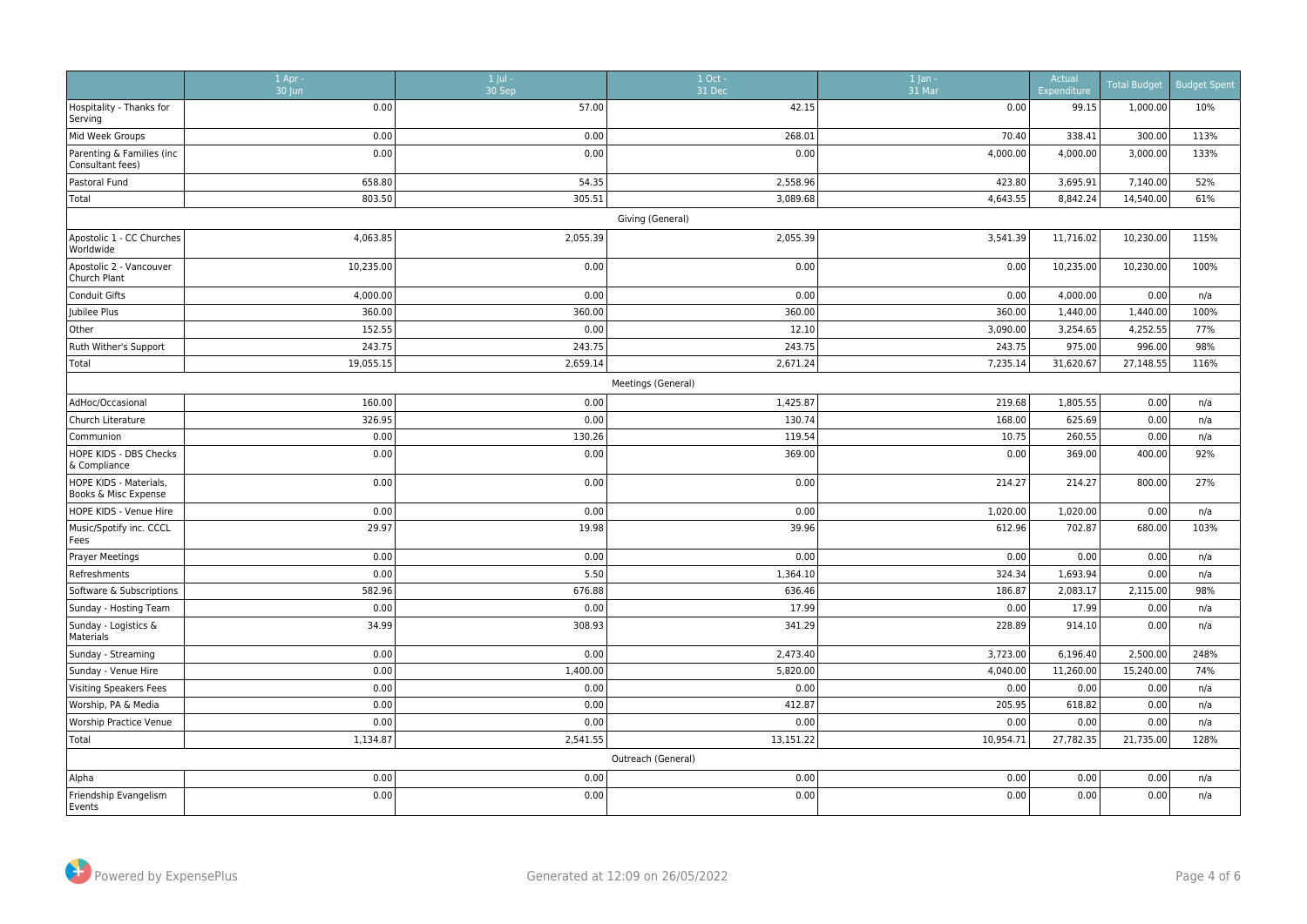|                                        | $1$ Apr -<br>30 Jun | 1 Jul -<br>30 Sep | $1$ Oct -<br>31 Dec                     | $1$ Jan -<br>$31$ Mar | Actual<br>Expenditure | <b>Total Budget</b> | <b>Budget Spent</b> |  |  |  |
|----------------------------------------|---------------------|-------------------|-----------------------------------------|-----------------------|-----------------------|---------------------|---------------------|--|--|--|
| General Promotion &<br>Materials       | 165.00              | 574.58            | 0.00                                    | 0.00                  | 739.58                | 0.00                | n/a                 |  |  |  |
| Hope Kids - Events                     | 0.00                | 0.00              | 0.00                                    | 214.74                | 214.74                | 250.00              | 86%                 |  |  |  |
| Hope on Streets                        | 0.00                | 0.00              | 0.00                                    | 0.00                  | 0.00                  | 0.00                | n/a                 |  |  |  |
| Other Events (True<br>North/Xmas)      | 744.27              | 0.00              | 420.89                                  | 1.50                  | 1,166.66              | 1,000.00            | 117%                |  |  |  |
| Website                                | 148.02              | 148.92            | 349.72                                  | 148.32                | 794.98                | 516.00              | 154%                |  |  |  |
| Youth Work                             | 21.40               | 109.77            | 0.00                                    | 0.00                  | 131.17                | 3,500.00            | 4%                  |  |  |  |
| Total                                  | 1,078.69            | 833.27            | 770.61                                  | 364.56                | 3,047.13              | 5,266.00            | 58%                 |  |  |  |
| TBA (General)                          |                     |                   |                                         |                       |                       |                     |                     |  |  |  |
| Alpha, Outreach, New<br>Website        | 0.00                | 0.00              | 0.00                                    | 0.00                  | 0.00                  | 10,000.00           | $0\%$               |  |  |  |
| Hybrid equipment<br>(camera etc)       | 0.00                | 0.00              | 0.00                                    | 0.00                  | 0.00                  | 0.00                | n/a                 |  |  |  |
| Meetings                               | 0.00                | 0.00              | 0.00                                    | 0.00                  | 0.00                  | 0.00                | n/a                 |  |  |  |
| Premises/Facility/Office               | 0.00                | 0.00              | 0.00                                    | 0.00                  | 0.00                  | 6,000.00            | $0\%$               |  |  |  |
| <b>Weekend Away</b>                    | 3,000.00            | 0.00              | 0.00                                    | 1,089.00              | 4,089.00              | 3,000.00            | 136%                |  |  |  |
| Total                                  | 3,000.00            | 0.00              | 0.00                                    | 1,089.00              | 4,089.00              | 19,000.00           | 22%                 |  |  |  |
|                                        |                     |                   | Training & Conferences (General)        |                       |                       |                     |                     |  |  |  |
| Conferences (Christ<br>Central)        | 0.00                | 214.00            | 10.00                                   | 15.00                 | 239.00                | 2,080.00            | 11%                 |  |  |  |
| Staff Training                         | 0.00                | $-15.00$          | 534.16                                  | 445.94                | 965.10                | 500.00              | 193%                |  |  |  |
| Volunteer Leader Events<br>(Haven etc) | 0.00                | 0.00              | 0.00                                    | 0.00                  | 0.00                  | 1,500.00            | 0%                  |  |  |  |
| Volunteer Training<br>Courses          | 195.66              | 0.00              | 447.50                                  | 125.00                | 768.16                | 500.00              | 154%                |  |  |  |
| Total                                  | 195.66              | 199.00            | 991.66                                  | 585.94                | 1,972.26              | 4,580.00            | 43%                 |  |  |  |
|                                        |                     |                   | Event Cost - Congregational (Projects)  |                       |                       |                     |                     |  |  |  |
| Do not use                             | 0.00                | 0.00              | 0.00                                    | 0.00                  | 0.00                  | 0.00                | n/a                 |  |  |  |
| LSoT tickets (payment<br> plan)        | 0.00                | 0.00              | 0.00                                    | 0.00                  | 0.00                  | 0.00                | n/a                 |  |  |  |
| Other Events                           | 0.00                | 0.00              | $-149.00$                               | 149.00                | 0.00                  | 0.00                | n/a                 |  |  |  |
| Weekend Away 2022 -<br>Costs           | 846.94              | 49.55             | 70.38                                   | $-1,086.84$           | $-119.97$             | 0.00                | n/a                 |  |  |  |
| Total                                  | 846.94              | 49.55             | $-78.62$                                | $-937.84$             | $-119.97$             | 0.00                | n/a                 |  |  |  |
|                                        |                     |                   | Event Costs - Outreach (Projects)       |                       |                       |                     |                     |  |  |  |
| Other Events                           | 0.00                | 0.00              | 0.00                                    | 0.00                  | 0.00                  | 0.00                | n/a                 |  |  |  |
| Total                                  | 0.00                | 0.00              | 0.00                                    | 0.00                  | 0.00                  | 0.00                | n/a                 |  |  |  |
|                                        |                     |                   | Giving (Projects)                       |                       |                       |                     |                     |  |  |  |
| Other                                  | 0.00                | 0.00              | 0.00                                    | 0.00                  | 0.00                  | 0.00                | n/a                 |  |  |  |
| Total                                  | 0.00                | 0.00              | 0.00                                    | 0.00                  | 0.00                  | 0.00                | n/a                 |  |  |  |
|                                        |                     |                   | All Expenses (The Village (Designated)) |                       |                       |                     |                     |  |  |  |
| The Village - Events                   | 0.00                | 6.70              | 0.00                                    | 0.00                  | 6.70                  | 0.00                | n/a                 |  |  |  |